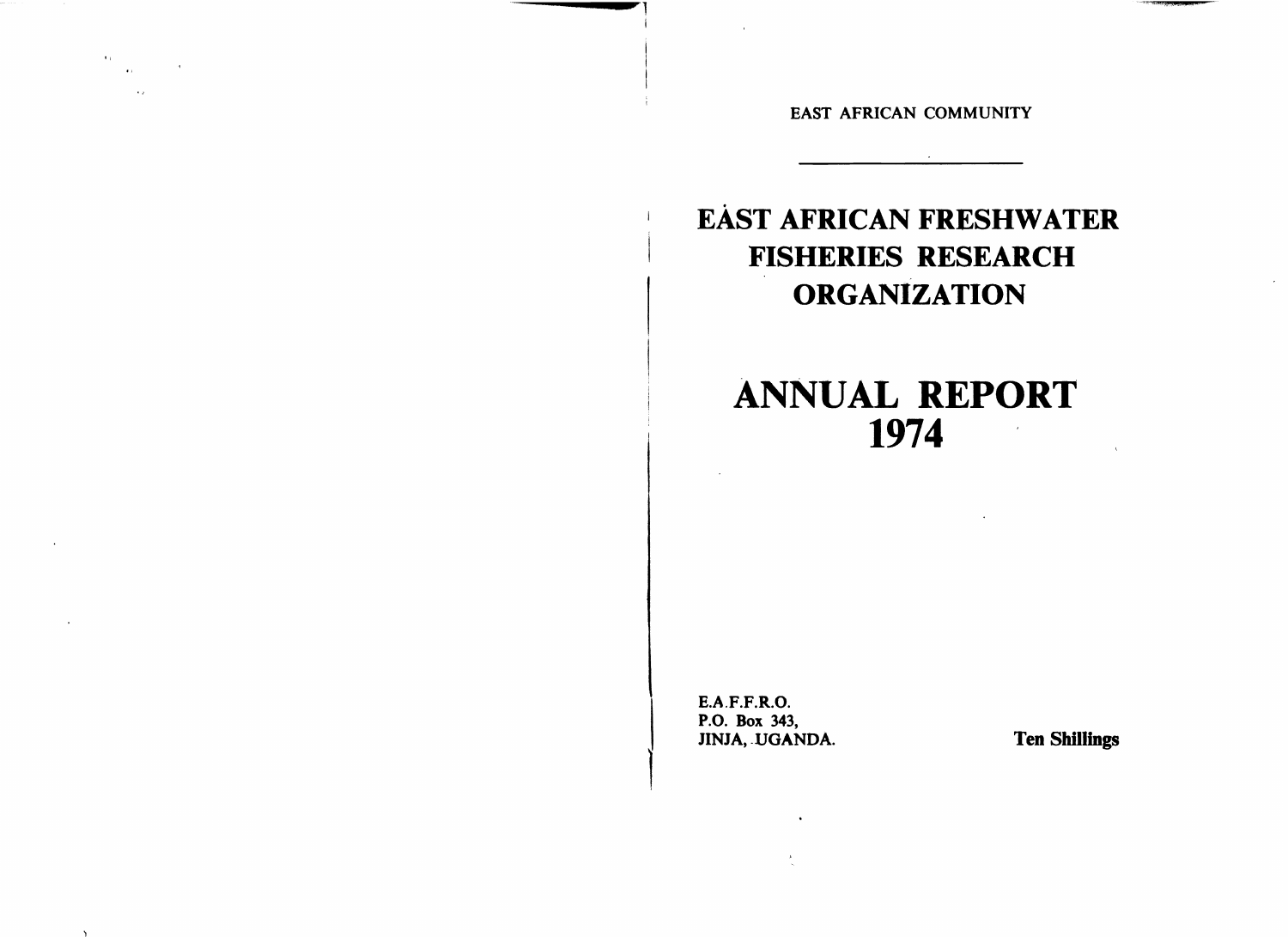A more serious discussion of the economics of new fishing techniques involving large scale production can however, only be engaged into with supporting statistics to argue out real cases.

#### APPENDIX E

#### FLUCTUATIONS IN FISH CATCHES AND PRICES AND THEIR CORRELATIONS WITH CLIMATIC FACTORS

### By GERALD G. MARTEN AND LEMUEL T. GULUKA

This is a continuation of the programme of time series analysis reported earlier for a number of Kenya landings. As it is a common belief that fish catches are best during the rainy seasons, one object of the analysis was to see for which species this belief is supported by statistical facts. There had also been the speculation that high rainfall, which floods and temporarily expands lake and river margins used by many kinds of fish for spawning, may lead to high recruitment and correspondingly high fish catches a year or two later.

Spectral time series analysis was applied to fifteen years (1959-1973) of monthly records of fish catches, fish prices, rainfall, lake level, and wind at Masese Landing (Jinja). Similar records covering a seven year period (1968-1974) were analysed from two stations (Dunga and Kaloka) near Kisumu in the Kavirondo Gulf.

The time series were detrended by fitting a third order polynomial and using only residuals for subsequent analysis. Fagged autocorrelation and cross correlation coefficients, spectral densities, and coherence as defined by FISHMAN (1969) were calculated for periodicities ranging from two to eighty months. These were then used to identify cycles in fish catches, prices, and climatic factors, as well as associations between the cycles.

#### *Masese*

Both rain (Fig. 1) and lake level (Fig. 2) fluctuate with two peaks a year. The march (long rains) peak in rainfall is stronger than the October (short rains) peak. Peaks in lake level lag 2 months behind the short rain's peak and 3 months behind the long rain's peak.

The catches of all fish show two peaks a year and most are highly correlated with both rainfall and lake level. *Tilapia esculenta*, *T. variabilis* (Fig. 3)

)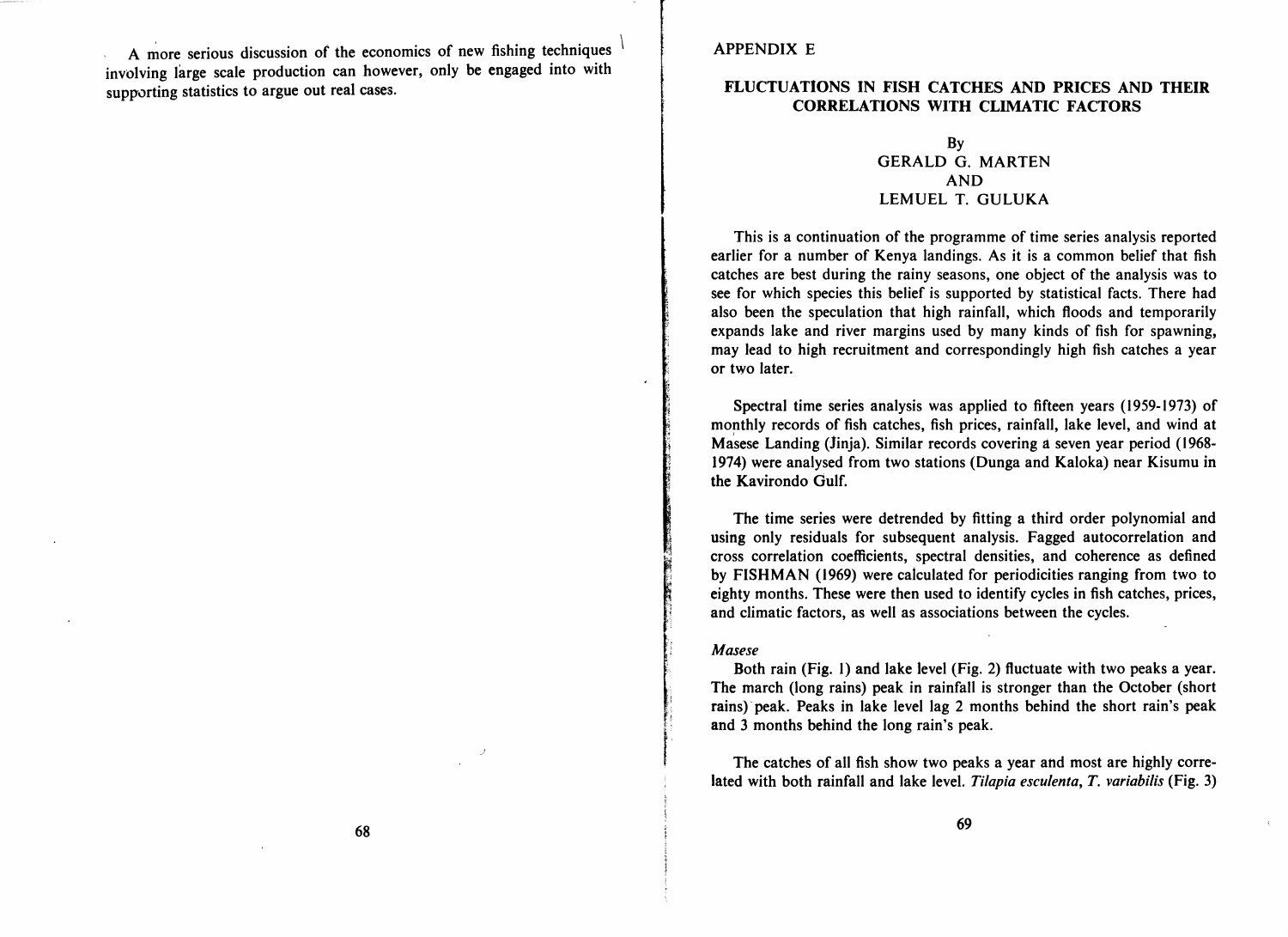

SSNISHITIN NI TIVANIVU ATHINON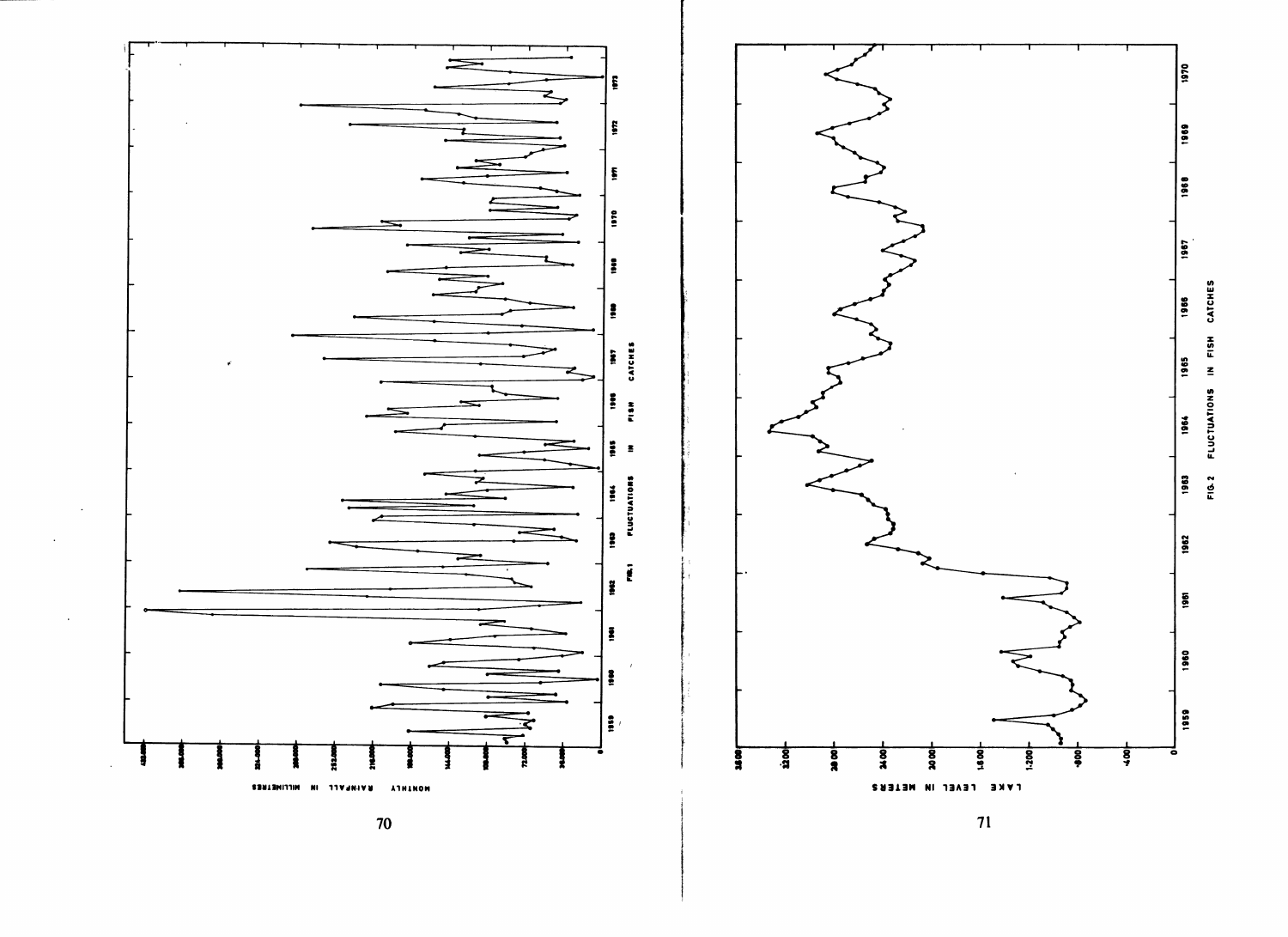T. *leucosticta,* T. *nilotica,* and *Mormyrus* have their peak catches a month before the peak of the short rains (the time of lowest lake level). *Protopterus, Bagrus* (Fig. 4) and *T. zillii* have both peaks coincident with those of the rains. Peak catches of *Barbus* and *Clarias* (Which happen to spawn in rivers) are not correlated with rainfall.

*Protopterus,* T. *zillii* and *Barbus* have cyclic fluctuations with a period of 8 months, which are not associated with rainfall or lake level. Longer-term cycles are found in the catches of *Bagrus* (18 months), *Clarias* (18 months), *Barbus* (2 years) T. *nilotica* (2 years) T. *leucosticta* (4 years), and *Protopterus* 

(7 years). Although the peaks of the longer-term cycles in *Bagrus* and T. *nilotica* are independent of rainfall, the peaks in *Clarias*, *Barbus* and *T*. *leucosticta* are associated with years of low rainfall. This appears to be a consequence of a strong positive correlation with lake level 26 months earlier. In fact, all species show a strong correlation between catch and lake level  $2-2\frac{1}{2}$  years earlier.

All fish showed a weak overall negative correlation between catch and price. Most showed a strong negative correlation between month to month changes in price and month to month changes in catch. All fish had a price cycle with a period of 7 to 8 months and another price cycle with a period of 4 years.

Because most of the fishes do not have catch cycles wih 8 month or 4 year periods, the 8 month and 4 year price cycles are not associated with fish fluctuations. Furthermore, the long-term price cycles for the various fishes are highly correlated with one another, even though fluctuations in fish catches at 8 months and 4 years are not at all correlated with one another. It appears long-term price fluctuations must be a consequence of cycles in the economy as a whole.

#### *Nyanza Gulf*

Although the results concerning fish catches at the two stations in Nyahza Gulf are very similar to each other, they differ in many respects from those at Masese. As a general rule, the catches of all fish species show two peaks a year like Masese, but often only one of the peaks actually appears each year. Peak catches of *Clarias Synodontis* and T. *variabilis* coincide with peak rains, but peak catches of *Bagrus, Hap*10*chromis, Protopterus*, and T. *esculenta*  do not. *Protopterus* and the *Tilapia* also have a 9 month periodicity, not



•